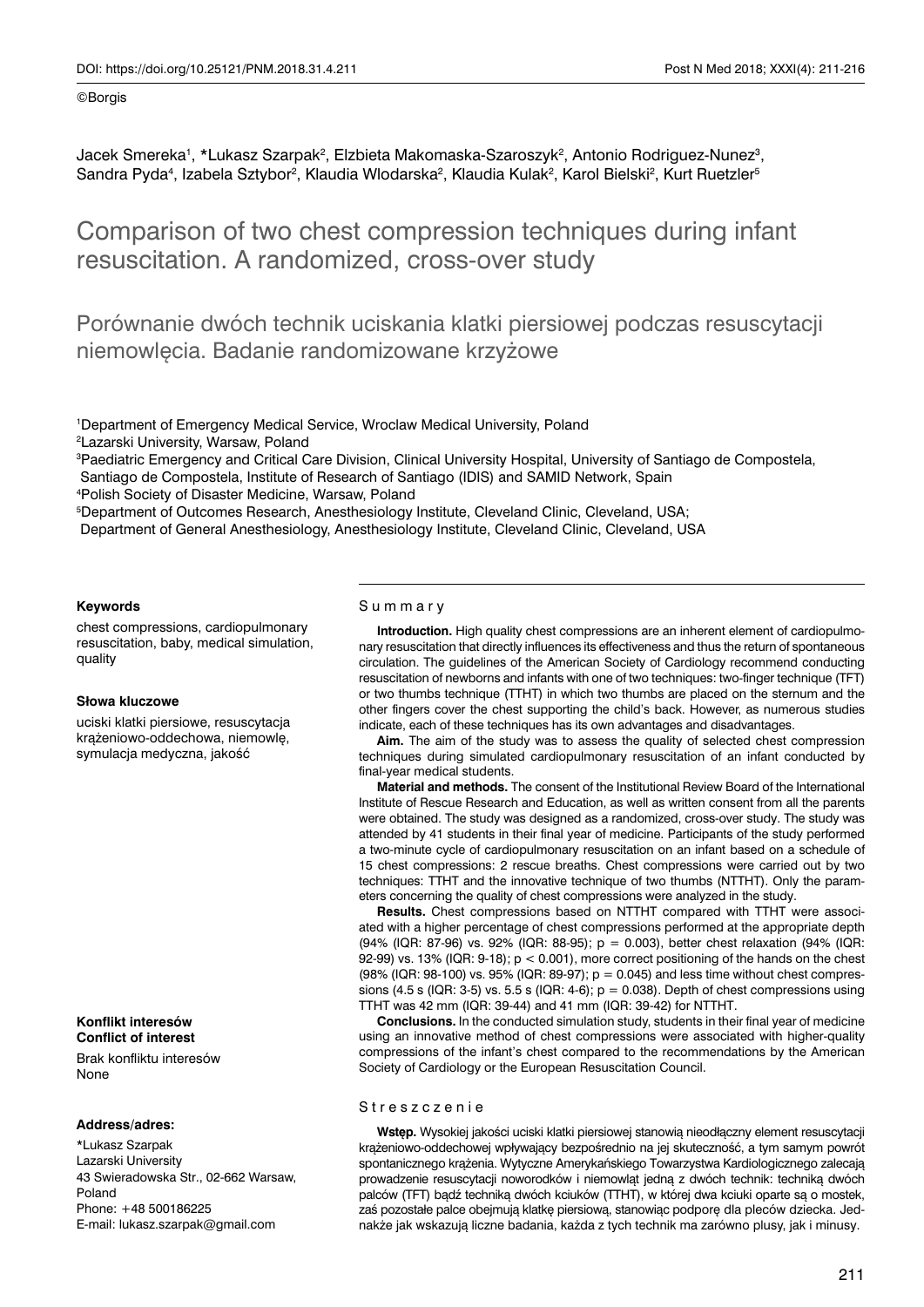**Cel pracy.** Celem pracy była ocena jakości wybranych technik uciskania klatki piersiowej podczas symulowanej resuscytacji krążeniowo-oddechowej niemowlęcia prowadzonej przez studentów ostatniego roku medycyny.

**Materiał i metody.** Badanie zostało zaprojektowane jako randomizowane krzyżowe. W badaniu udział wzięło 41 studentów ostatniego roku medycyny. Uczestnicy badania wykonywali 2-min cykl resuscytacji krążeniowo-oddechowej niemowlęcia w oparciu o schemat 15 uciśnięć klatki piersiowej: 2 oddechy ratownicze. Uciśnięcia klatki piersiowej były prowadzone dwiema technikami: TTHT oraz nowatorską techniką dwóch kciuków (NTTHT). Analizie poddano jedynie parametry dotyczące jakości uciśnięć klatki piersiowej.

**Wyniki.** Prowadzenie uciśnięć klatki piersiowej w oparciu o NTTHT w porównaniu z TTHT wiązało się z wyższym odsetkiem uciśnięć klatki piersiowej wykonanych na odpowiednią głębokość (94% (IQR: 87-96) vs. 92% (IQR: 88-95); p = 0,003), lepszą relaksacją klatki piersiowej (94% (IQR: 92-99) vs. 13% (IQR: 9-18); p < 0,001), bardziej poprawnym ułożeniem rąk na klatce piersiowej (98% (IQR: 98-100) vs. 95% (IQR: 89-97); p = 0,045) oraz niższym czasem bez uciśnięć klatki piersiowej (4,5 s (IQR: 3-5) vs. 5,5 s (IQR: 4-6); p = 0,038). Głębokość uciśnięć klatki piersiowej z wykorzystaniem TTHT wynosiła 42 mm (IQR: 39-44), zaś w przypadku NTTHT – 41 mm (IQR: 39-42).

**Wnioski.** W przeprowadzonym badaniu symulacyjnym stosowanie nowatorskiej metody uciskania klatki piersiowej wiązało się z wyższej jakości uciśnięciami klatki piersiowej niemowlęcia w porównaniu z rekomendowaną przez wytyczne Amerykańskiego Towarzystwa Kardiologicznego czy też Europejskiej Rady Resuscytacji.

# **INTRODUCTION**

Sudden cardiac arrest in pediatric patients, including infants and newborns, occurs relatively less frequently than in adults (1, 2). Also, the main cause of cardiac arrest in children is different than in adults (3). In the case of adults, the main cause of cardiac arrest is cardiovascular dysfunction, while in the case of pediatric patients, airway obstruction and progressive hypoxia result in cardiac arrest (4).

Guidelines for cardiopulmonary resuscitation recommended by the European Resuscitation Council (ERC) as well as the American Heart Association (AHA) recommend two techniques for chest compressions for infants and newborns (5-8). In the case where resuscitation is carried out by one rescuer, the recommended chest compression method is the two-finger technique (TFT), during which chest compressions are performed using two fingers of one hand at right angles to the chest. In the case when resuscitation is carried out by two rescuers, the recommended technique is based on two thumbs (TTHT), during which the thumbs are located on the patient's bridge, and the other fingers, including the chest scaffold, constitute a kind of support for the patient's back. Both techniques have their pros and cons. In the TFT technique, studies indicate much better chest relaxation than in the case of TTHT, however TFT is characterized by chest compressions at a more shallow depth.

Considering the above assumption, it is important to look for new techniques of chest compressions, which will be associated with a higher compression technique. One such technique is a technique developed by the team of Smereka et al. (9, 10) during which chest compressions are performed using two thumbs set perpendicular to the chest, so that they constitute a kind of extension of the forearms.

#### **AIM**

The aim of the study was to evaluate the chest compression technique prescribed by the guidelines using the two-thumb method and the author's two-thumb method during simulated cardiopulmonary resuscitation of an infant conducted by final year medical students.

### **MATERIAL AND METHODS**

The consent of the Institutional Review Board of the International Institute of Rescue Research and Education, as well as written consent from all the parents were obtained. The study is a continuation of the authors' research cycle on the evaluation of the author's method of chest compressions in newborns and infants (9-14). Students in their final year of medicine who qualified for the study successfully completed the training module in the field of emergency medicine. The inclusion criterion in the study was the  $6<sup>th</sup>$  year of medical studies student status and the voluntary willingness to participate in the study. Exclusion criterion from the study was failure to meet the inclusion criteria, back pain or pain in the upper limb that prevents chest compressions. Prior to the study, all participants expressed their willingness to participate in the study.

Prior to the study, all participants took part in training in the field of cardiopulmonary resuscitation including demonstrations in the field of standard chest compressions in infants − TTHT, as well as demonstrations in the field of chest compressions developed by Smereka et al. (9, 10), during which the thumbs are directed perpendicular to the chest, constituting a specific prolongation of the forearms (fig. 1a, b). Then they had the opportunity to practice the tested techniques using an infant simulator. To this end, SimBaby™ was used (Laerdal, Stavanger, Norway).

The final study was performed the next day after the demonstrations. During the test, the baby simulator was placed on the floor in a well-lit room. Participants of the study were tasked with performing a two-minute cycle of CPR based on the standard of 15 chest compressions and 2 rescue breaths based on three tested techniques of chest compressions. Both the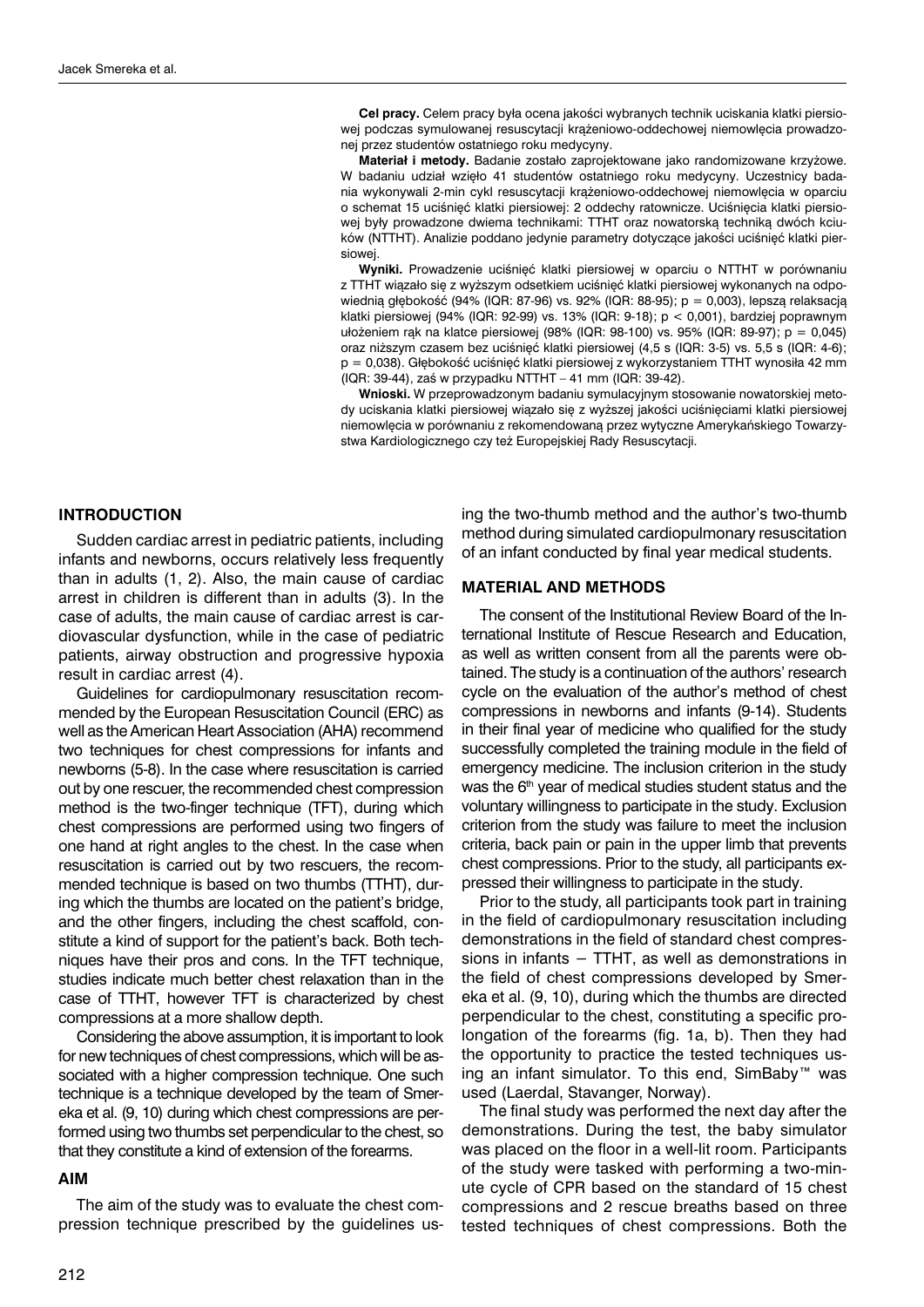

**Fig. 1a, b.** Chest compression techniques used in the study: a) standard two thumb technique (TTHT); b) novel two thumb technique (NTTHT)

order of study participants and methods of chest compressions were randomized. For this purpose, the Research Randomizer program was used, with which participants were divided into three groups. The first group began resuscitation based on the TTHT technique and the second group used the NTTHT method. After, the participants had a 10-minute break and then chest compressions were performed using a different technique. A detailed randomization procedure is shown on figure 2.

All parameters measured in the study were analyzed thanks to the software attached to the simulator. The main parameter measured in the study was the depth of chest compressions, which in the case of newborns should be around 40 mm (7). The derivative of the depth of chest compressions was the percentage of chest compressions at the appropriate depth. Additional parameters related to the quality of chest compressions were number of compressions fully released, compression rate, number of compressions with correct hand positioning and no flow time. No flow time was defined as the time during which the chest was not squeezed or rescue breaths were not performed.

All statistical analysis were performed using the STATISTICA 13.3EN statistical package (StatSoft, Tulusa, OK, USA). The results were presented as numbers and percentages or medians and interquartile ranges (IQR). Normal distribution was confirmed by the Kolmogorov-Smirnov test. When the data did not follow normal distribution, non-parametric tests were used. The results were considered significant at  $p < 0.05$ .



**Fig. 2.** Consolidated standards of reporting trials flow chart diagram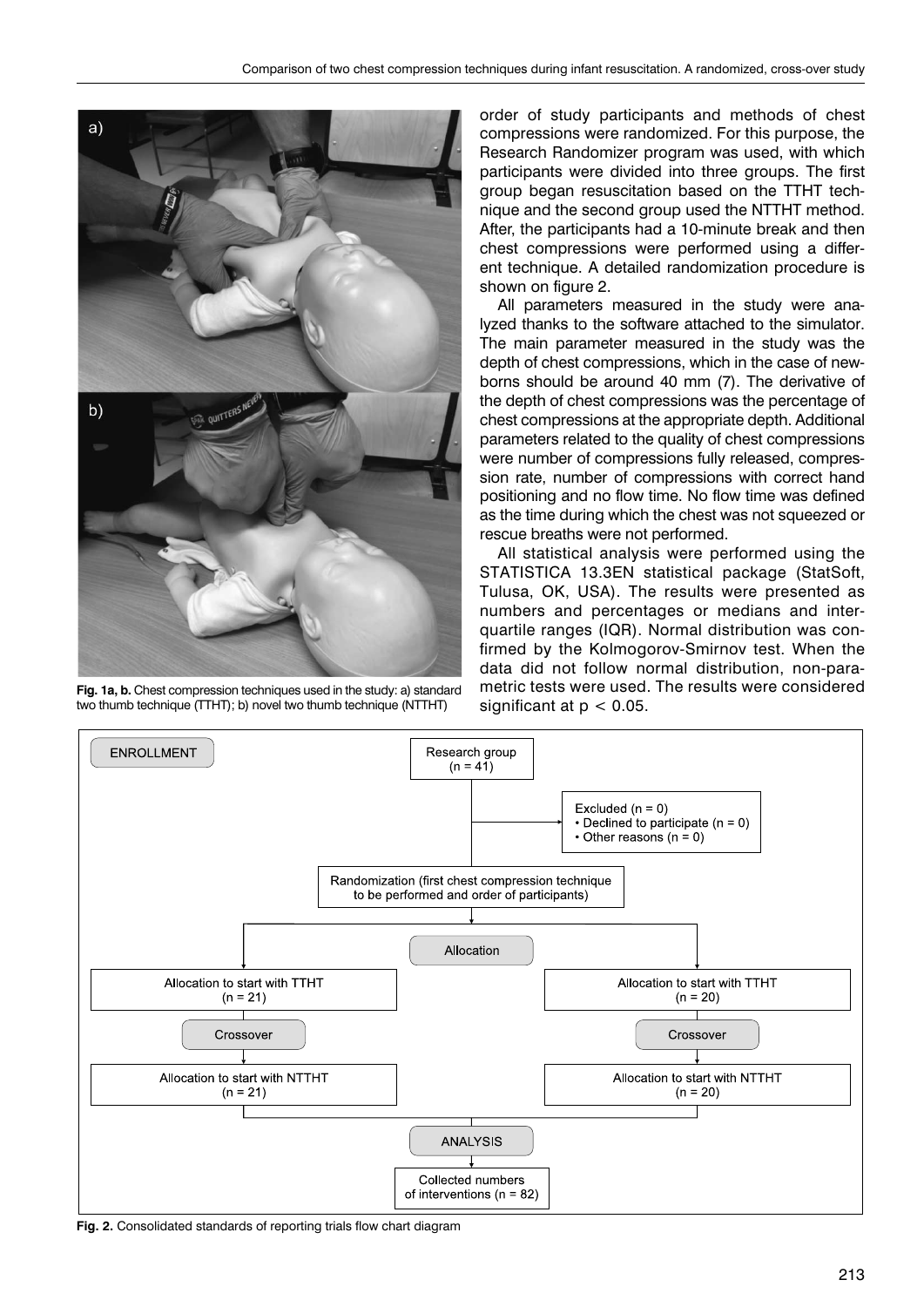# **RESULTS**

The study was attended by 41 students in their final year of medicine.

The depth of chest compressions using TTHT was 42 mm (IQR: 39-44), while in the case of NTTHT it was 41 mm (IQR: 39-42) (fig. 3a, tab. 1). The number of compressions with correct depth using distinct compression techniques varied and amounted to 92% (IQR: 88-95) for TTHT, and 94% (IQR: 87-96). The above difference was statistically significant ( $p = 0.003$ ) (fig. 3b).

The number of chest compressions fully released for TTHT technique was 13% (IQR: 9-18), and 94% (IQR: 92-99, p < 0.001) (fig. 3c).

| Parameter                                                         | <b>Standard</b><br>two thumbs<br>technique | Novel two<br>thumbs<br>technique | p value |
|-------------------------------------------------------------------|--------------------------------------------|----------------------------------|---------|
| Compression depth<br>(mm)                                         | 42<br>(IQR: 39-44)                         | 41<br>(IQR: 39-42)               | 0.127   |
| Number<br>of compressions with<br>correct depth (%)               | 92<br>(IQR: 88-95)                         | 94<br>(IQR: 87-96)               | 0.003   |
| Number<br>of compressions fully<br>released (%)                   | 13 (IQR: 9-18)                             | 94<br>(IQR: 92-99)               | < 0.001 |
| Compressions rate<br>( / min)                                     | 128<br>(IQR: 118-130)                      | 122<br>(IQR: 112-124)            | 0.054   |
| Number<br>of compressions<br>with correct hand<br>positioning (%) | 95<br>(IQR: 89-97)                         | 98<br>(IQR: 98-100)              | 0.045   |
| No flow time (s)                                                  | 5.5 (IQR: 4-6)                             | 4.5 (IQR: 3-5)                   | 0.038   |

**Tab. 1.** Results of chest compressions

The frequency of chest compressions based on thorax compression testing methods is shown on figure 3d. The compression rate using TTHT was 128 CPM (IQR: 118-130) and 122 CMP (IQR: 112-124) for NTTHT  $(p = 0.054)$ .

Number of compressions with correct hand positioning using TTHT and NTTHT varied and amounted to 95% (IQR: 89-97) and 98% (IQR: 98-100), respectively (fig. 3e).

No flow time in the case of TTHT was 5.5 s (IQR: 4-6) and was statistically significantly longer than in the case of NTTHT resulting in 4.5 s (IQR: 3-5,  $p = 0.038$ ) (fig. 3f).

# **DISCUSSION**

The study demonstrated the superiority of the NTTHT technique over the standard two-thumb technique recommended by the American Heart Association resuscitation guidelines (7, 8), as well as the European Resuscitation Council (5, 6).

The quality of chest compression for both adults and children depends on many factors, including depth of compressions, the frequency of compressions, degree of relaxation of the chest, no flow time, as well as correct hand placement on the chest during chest compressions (15). In the Pellegrino et al. (16), the participants performed chest compressions using two TFT and TTHT techniques over a period of eight minutes. In the present study, thanks to the TTHT technique, a greater depth of compressions of the infant's chest was obtained than in the case of the TFT technique. In addition, 64% of the participants preferred the technique of two thumbs rather than the two fingers technique. Also, research carried out by Christman et al. (17) on the neonatological model indicate the superiority of the TTHT technique over the TFT technique. However, as Christman points out, the depth of chest compressions in the case of uninterrupted chest compressions was 22.1  $\pm$  4.6 mm for TFT and 27.2  $\pm$  5.7 mm for TTHT  $(p = 0.0008)$ . For the 3:1 resuscitation technique, the depth of compressions was 23.7  $\pm$ 5.8 and 29  $\pm$  5.4 mm (TFT vs. TTHT, respectively). The results obtained by Christman indicate an insufficient depth of chest compressions. Similar results in case of the TFT technique were also obtained by other authors (9-14). In turn, in the study, the author's method of chest compression where the thumbs are perpendicular to the chest obtained a similar depth of chest compressions as in the standard TTHT technique, however, the percentage of compressions performed at the appropriate depth recommended by the AHA guidelines for NTTHT was 94% and was statistically significantly higher than in the case of TTHT resulting in 92%. Smereka et al. published in the journal Frontiers in Pediatrics (12) analyzing the quality of chest compressions using three techniques; TFT, TTHT, and NTTHT showed that effective chest compression with the NTTHT was higher than for TTHT or TFT. This dependence is also confirmed by other studies (18-20).

Another important parameter from the point of view of the quality of chest compressions is the level of chest relaxation. Lee et al. (21) indicated that the number of high-quality CPR compressions was the highest at a compression rate of 120 min and increased incomplete recoil occurred with increasing compression rate. In turn Yannopoulos et al. (22) indicated that incomplete chest wall recoil during the decompression phase of CPR increases endotracheal pressure, impedes venous return and decreases mean arterial pressure, and coronary and cerebral perfusion pressures.

In our own studies, using the standard two-thumb technique (TTHT), the lowest degree of full chest decompression was achieved due to limitations in the abduction of the thumbs. When using the innovative method of chest compressions using the NTTHT technique, correct compression and relieving of chest compressions by withdrawal of the arms results in full chest relaxation, thus optimizing the quality of the compressions (9-14). This fact is confirmed both by the results obtained in this study as well as the results of previous tests, including the use of hemodynamic measurements (13).

The next parameter is the frequency of chest compressions. Guidelines for CPR recommend that chest compressions be performed at a frequency of 100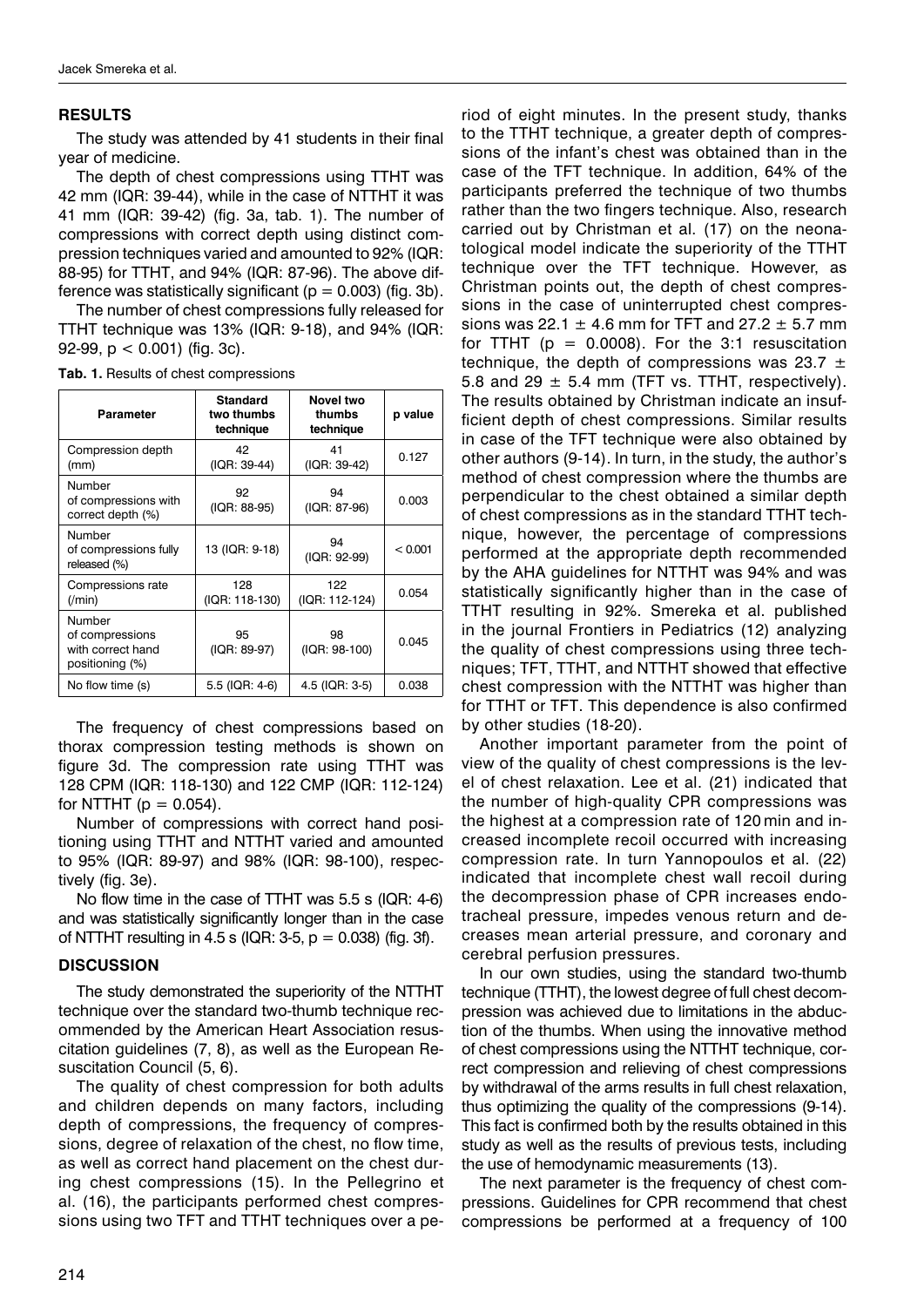

**Fig. 3a-f.** Quality parameters of chest compressions: a) compression depth; b) number of compressions with correct depth; c) number of compressions fully released; d) compression rate; e) number of compressions with correct hand position; f) no flow time